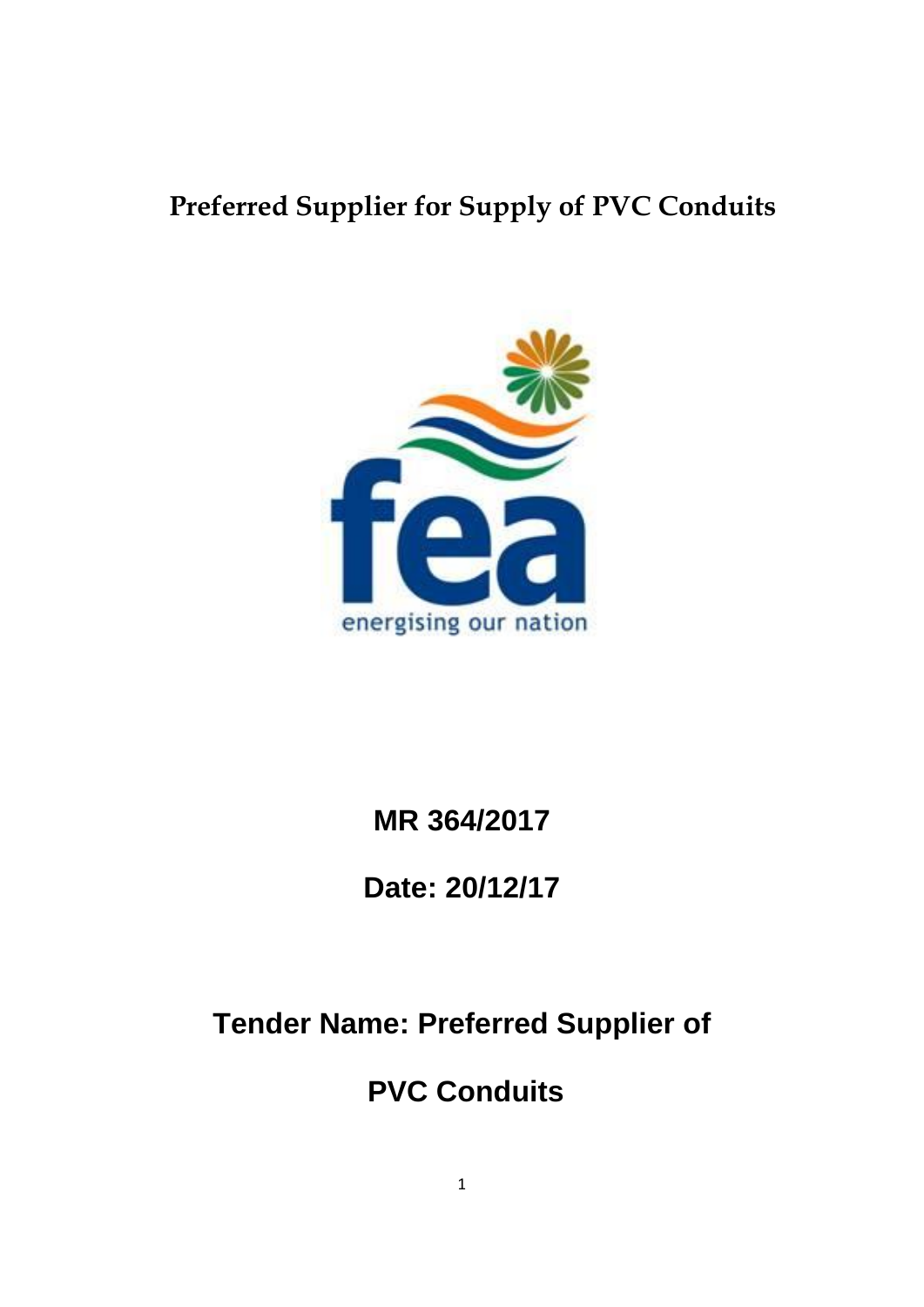#### **THE COMPANY - FEA**

Fiji Electricity Authority (FEA) is a government owned company solely responsible for supplying power throughout the Fiji Islands. Power is supplied through Hydro, Diesel and wind mill generators located in different parts of Fiji.

The operations of the company are organized into three geographically defined divisions, which correspond to the national administrative divisions. These divisions are:

- 1. Central/Eastern based in the capital, Suva
- 2. Western based in the city of Lautoka
- 3. Northern based in the town of Labasa

Suva and Lautoka are on the island of Viti Levu with main warehouse while Labasa is the commercial centre of the island of Vanua Levu. Lautoka warehouse is designated as the **Central Stores.**

## **Purpose and description of the Tender**

The Fiji Electricity Authority (FEA) is inviting Request for Proposal [RFP] for supply of PVC Conduits from suitable Companies.

### **Tender Term – [3 Years]**

### **1. Product Information**

The supplier should be a manufacturer, authorized distributor or reseller of the products.

The vendors shall submit the names/contacts of utilities or projects where they have previously supplied this material to.

All relevant test reports, product standard certificates and product specification / drawings are required to be supplied in the bid as part of their proposal.

Other information to be provided by the Bidder as part of the proposal is:

- 1. Manufacturer's / Vendor's warranty on the product.
- 2. Relevant Test Reports
- 3. Lead time including transit time.
- 4. Standard compliance certificate.
- 5. The bidder must provide the weight or CBM of the products
- 6. Previous FEA experience with the Bidder and supplier DIFOTIS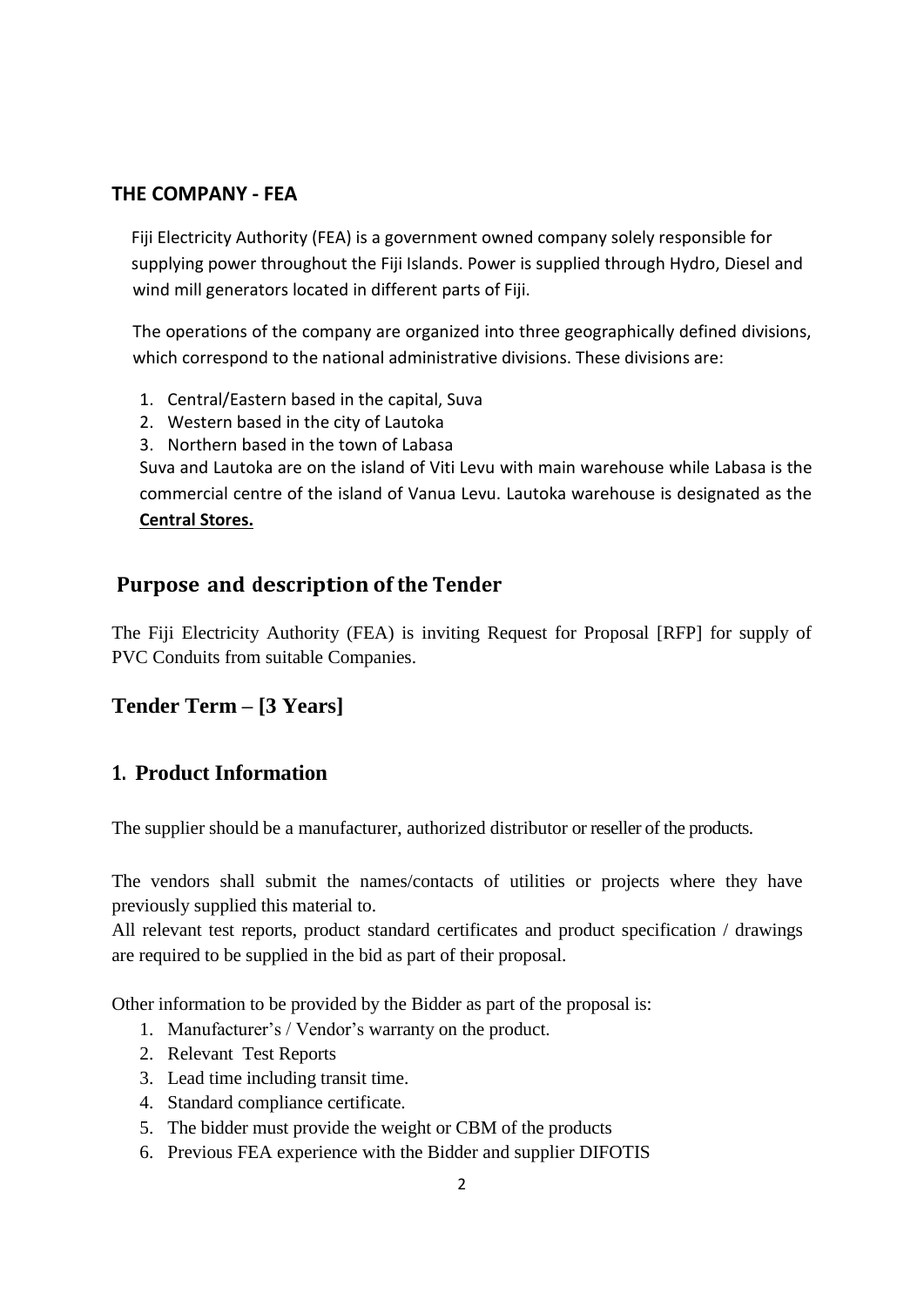- 7. Tenders to be called on CIF Terms
- 8. Quality assurance
- 9. Technical Compliance
- 10. Price quoted by the bidder shall be 120 days

# **2. Delivery – Kinoya, Navutu**

## **4. INCOTERMSAND PRICING– The bidder must clearly state the price of their product with INCOTERMS associated with the price.**

### **5. Bidder Details**

The Bidder shall provide all the necessary information specified in the tables below:

#### **General**

**The registered name of the Bidder:**

**Business address for correspondence:** *(Location, Street , Locality City, Pin Code, Country, Telephone, Facsimile, Email Other)*

#### **Contact name of the Authorised Person:**

**Contact's position:** *Contact addresses if different from above Locality City, Pin Code Location, Street, Country, Telephone, Facsimile, Email, Web address*

**Business structure:**

**Include the organisations years of experience in this field and reputation in the market place.**

**Financial standing**

(Information designed to give client confidence in the financial competence of the BIDDER.) Audited financial accounts for past three years shall be included in appendix.

**Company Profile(s)**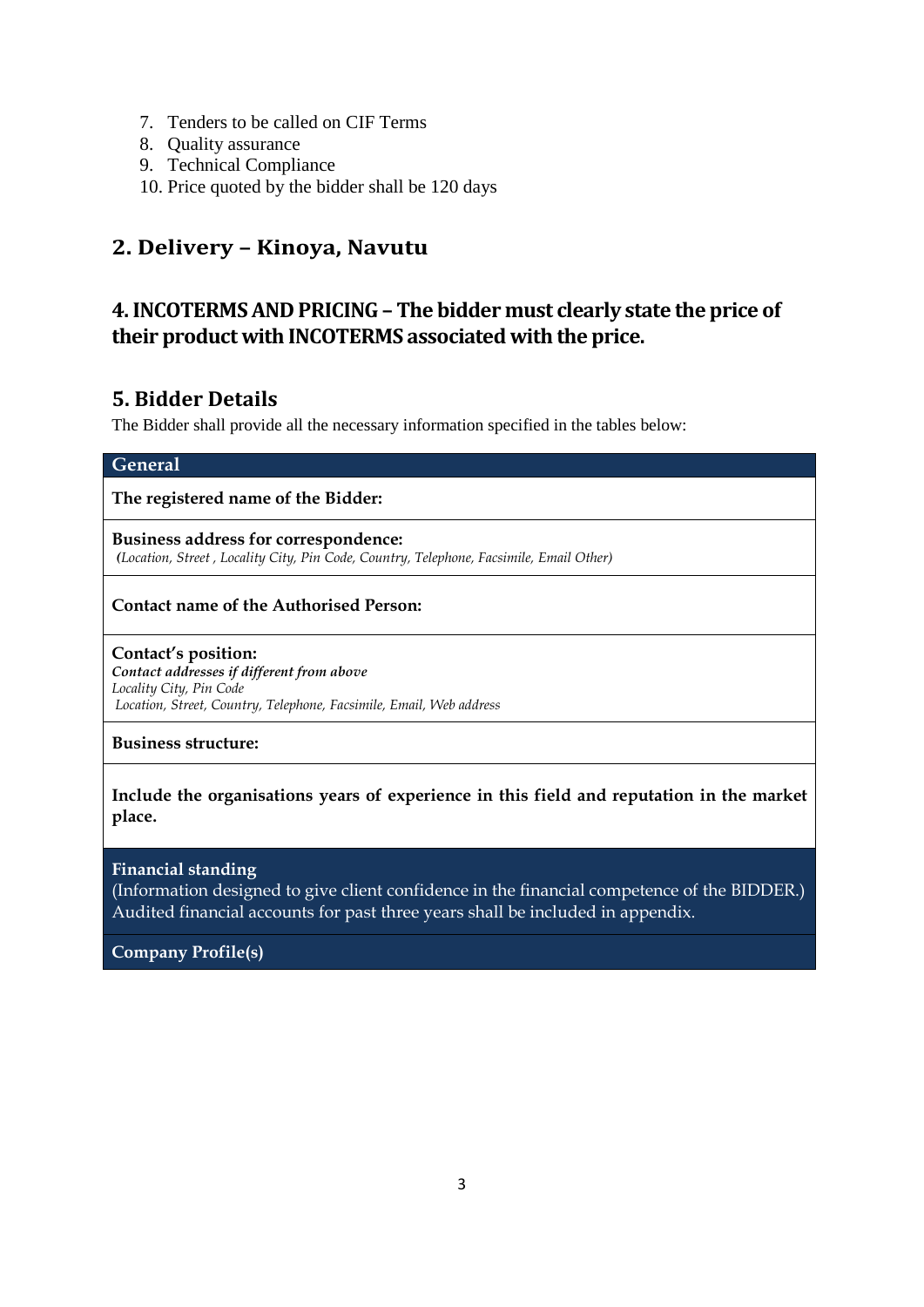# **6**. **Other value added services.**

The bidder is open to include any other information that may add value to their product / Services or after sales services.

# **7. Stock Availability.**

1. Size of stock holding and ability to meet the required quantity.

## **8. Technical Support**

- 1. Bidder may provide any detail or information of what technical support is available to FEA to make better use of supplier product.
- **9. Nominated Agent** Respondents shall state if it is their intention, if successful, to appoint an agent for any portion of the services offered.
- i) Respondents shall provide at least the following details of the proposed Agent in the appropriate schedule:
	- (a) Name and address of the Agent
	- (b) Location of factory/premises / Warehouse
	- (c) Number of people employed
	- (d) Quality Assurance status of proposed Agent; and
	- (e) Relevant experience
- ii) Respondents shall guarantee that all services provided by Agent and furnished under this Tender shall be free from deficiencies in design, performance, materials and workmanship.

# **10. Product Description and quantity.**

| <b>Item Code</b> | <b>Item Description</b>   | <b>Last 3 Years Usage</b><br>Nov 2014-Nov 2017 | <b>Unit Cost</b><br><b>VIP</b> |
|------------------|---------------------------|------------------------------------------------|--------------------------------|
| 106244           | 50mm PVC HD Underground   | 3620                                           |                                |
| 106240           | 80mm Orange PVC PIPE      | 18                                             |                                |
| 106241           | 100mm PVC Orange Pipe U/G | 2681                                           |                                |
| 106243           | 150mm PVC HD Underground  | 5437                                           |                                |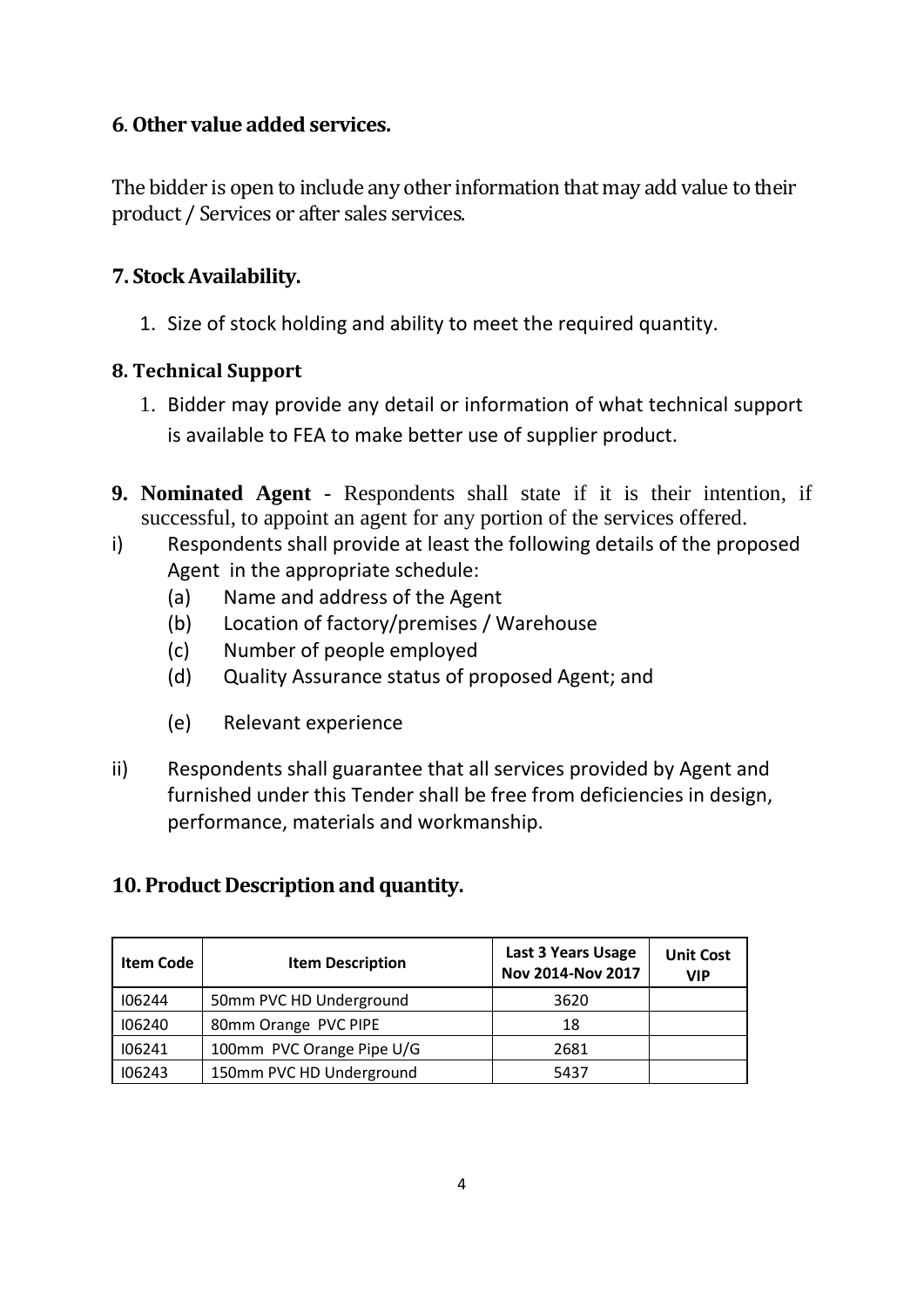## **11. Specifications**

#### **TENDER FOR THE SUPPLY OF HEAVY DUTY PVC CONDUITS FOR UNDERGROUND CABLING WORKS**

- 1. Product must categorically meet all physical and mechanical requirements of the AS/NZS-2053.2:2001 and AS/NZS-2053.2:2009 Standard for Heavy Duty (HD) Conduits for electrical applications. Bidders must submit a copy of the compliance certificate and number, issued by a reputable 3<sup>rd</sup> Party Compliance certification agency, to demonstrate product's compliance.
- 2. Color: Orange
- 3. Impact Strength: HD as per AS/NZS-2053.2:2001 and AS/NZS-2053.2:2009
- 4. Compressive Strength: HD as per AS/NZS-2053.2:2001 and AS/NZS-2053.2:2009
- 5. Material: PVC UV Stabilized
- 6. Specified Usage: Electrical and Suitable for Underground Installation (direct burial in ground)
- 7. Nominal Internal Diameter: **150mm, 100mm, 80mm, 50mm**
- 8. Minimum Wall Thickness: to meet and or exceed requirements as per AS/NZS-2053.2:2001 and AS/NZS-2053.2:2009
- 9. Minimum Socket Length: to meet and or exceed requirements as per AS/NZS-2053.2:2001 and AS/NZS-2053.2:2009
- 10. Total Conduit Length: **5.6m**

### **12. Drawings details**



# **13. Product Warranty Period – The bidders to provide warranty period if offered for this period**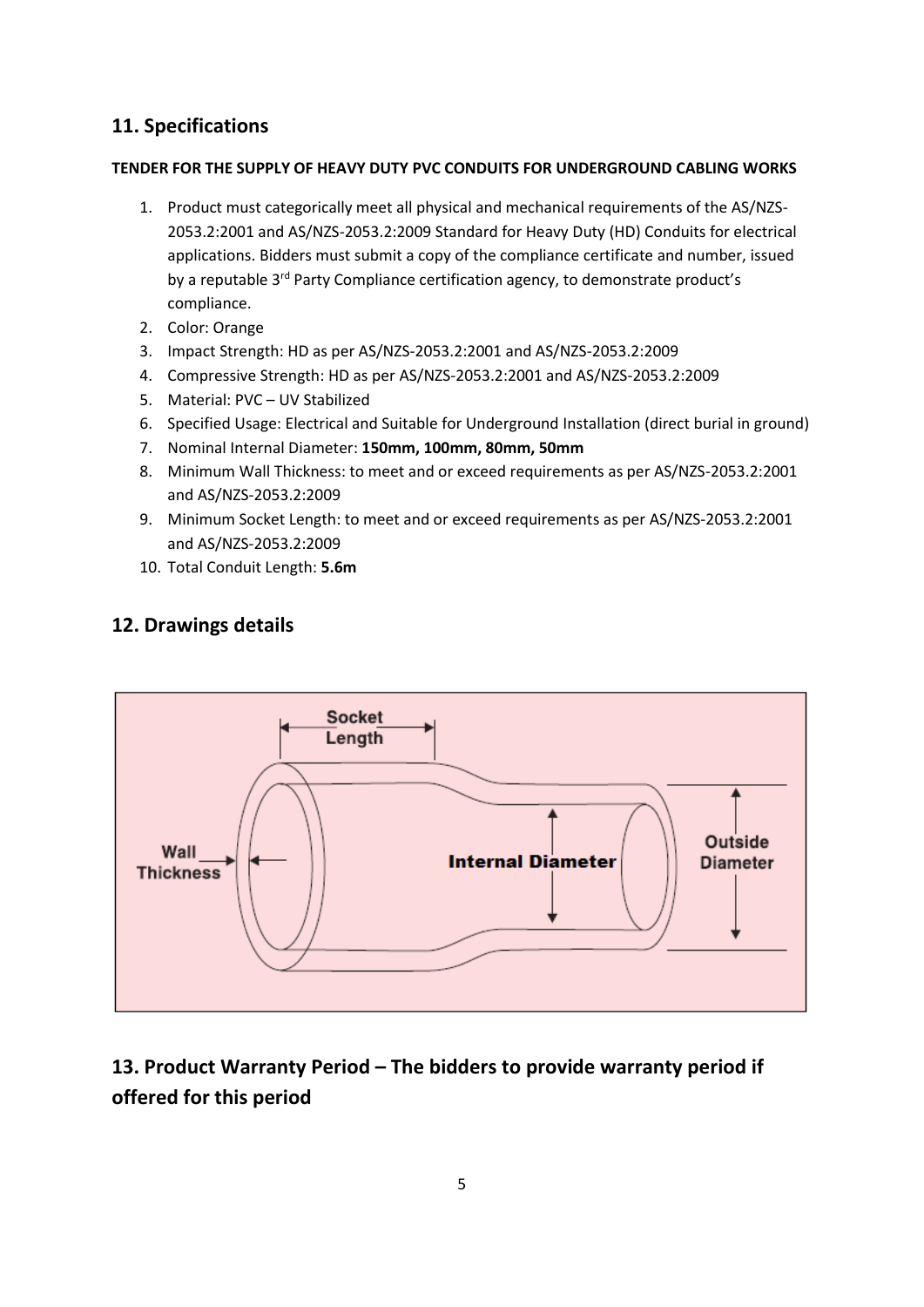## **14. Tender Evaluation**

After the bids are received, it will go through a normal tender evaluation process as per FEA's Tender Policy and Procedures. The successful and unsuccessful bidders will be advised of the outcome after completion of the Tender evaluation process.

The successful the bidder will enter into a 3 years contract with FEA as mutually agreed. All terms & condition, and pricing details will be stipulated in contract documents.